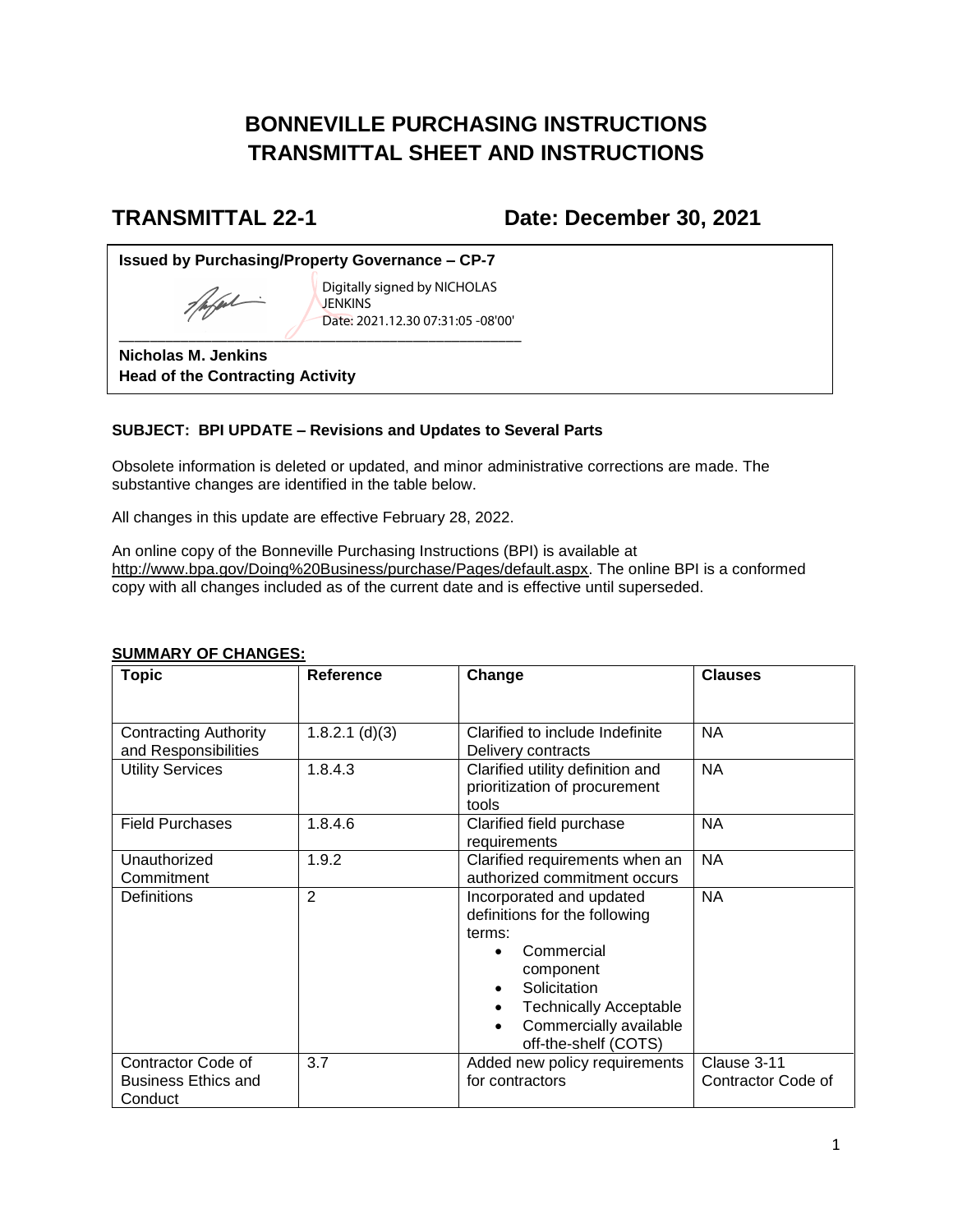|                                                                                                                           |        |                                                                                                                                                                       | <b>Business Ethics and</b><br>Conduct                                                                                                      |
|---------------------------------------------------------------------------------------------------------------------------|--------|-----------------------------------------------------------------------------------------------------------------------------------------------------------------------|--------------------------------------------------------------------------------------------------------------------------------------------|
| <b>Contents of Contract</b><br>Files                                                                                      | 4.4.2  | Updated policy to include<br>attestations in the contract file                                                                                                        | <b>NA</b>                                                                                                                                  |
| Prohibition on<br><b>Contracting for Certain</b><br>Telecommunications<br>and Video Surveillance<br>Services or Equipment | 4.11   | Updated policy to include<br>$(a)(1)(B)$ of section 889 of the<br>John S. McCain National<br>Defense Authorization Act for<br>Fiscal Year 2019 (Pub. L. 115-<br>232). | Provision 4-3<br>Representation<br><b>Regarding Certain</b><br>Telecommunications<br>and Video<br>Surveillance<br>Services or<br>Equipment |
|                                                                                                                           |        |                                                                                                                                                                       | Clause 4-4<br>Prohibition on<br>Contracting for<br>Certain<br>Telecommunications<br>and Video<br>Surveillance<br>Services or<br>Equipment  |
| Acquisition Planning,                                                                                                     | 6      | Updated policy to include                                                                                                                                             | <b>NA</b>                                                                                                                                  |
| Strategy, and<br>Requisitioning                                                                                           |        | sufficient lead and cycle times<br>for required contracting and                                                                                                       |                                                                                                                                            |
| <b>Acquisition Planning</b>                                                                                               |        | contracting administration                                                                                                                                            |                                                                                                                                            |
| Attestations                                                                                                              | 6.3.2  | Updated policy to include<br>Attestations are performed at<br>the time of award, when<br>exercising an option period, or<br>when the contract scope is<br>modified    | <b>NA</b>                                                                                                                                  |
| <b>Statement of Objectives</b>                                                                                            | 6.12.5 | Clarified definition and use for<br><b>Statement of Objectives</b>                                                                                                    | <b>NA</b>                                                                                                                                  |
| <b>Integrated Product</b><br>Teams (IPT), Methods<br>and Panels                                                           | 6.16   | Introduced new policy for<br><b>Integrated Product Teams</b><br>(IPT), Methods and Panels                                                                             | <b>NA</b>                                                                                                                                  |
| Indefinite - Quantity<br>Contracts - Oral orders                                                                          | 7.6.4  | Updated policy for Indefinite-<br>Quantity contracts to require<br>that oral orders are confirmed<br>in writing within 30 calendar<br>days                            | <b>NA</b>                                                                                                                                  |
| <b>Basic Agreements</b>                                                                                                   | 7.8.2  | Introduced new policy for Basic<br>Agreements                                                                                                                         | Clause 7-17 Basic<br>Agreement                                                                                                             |
| <b>Buy American</b>                                                                                                       | 9      | <b>Updated Buy American</b><br>requirements                                                                                                                           | Provision 9-1 Buy<br>American Certificate                                                                                                  |
|                                                                                                                           |        |                                                                                                                                                                       | Clause 9-3 Buy<br>American Act-<br><b>Supplies</b>                                                                                         |
|                                                                                                                           |        |                                                                                                                                                                       | Clause 9-5 Buy<br>American Act-<br>Construction<br>Materials                                                                               |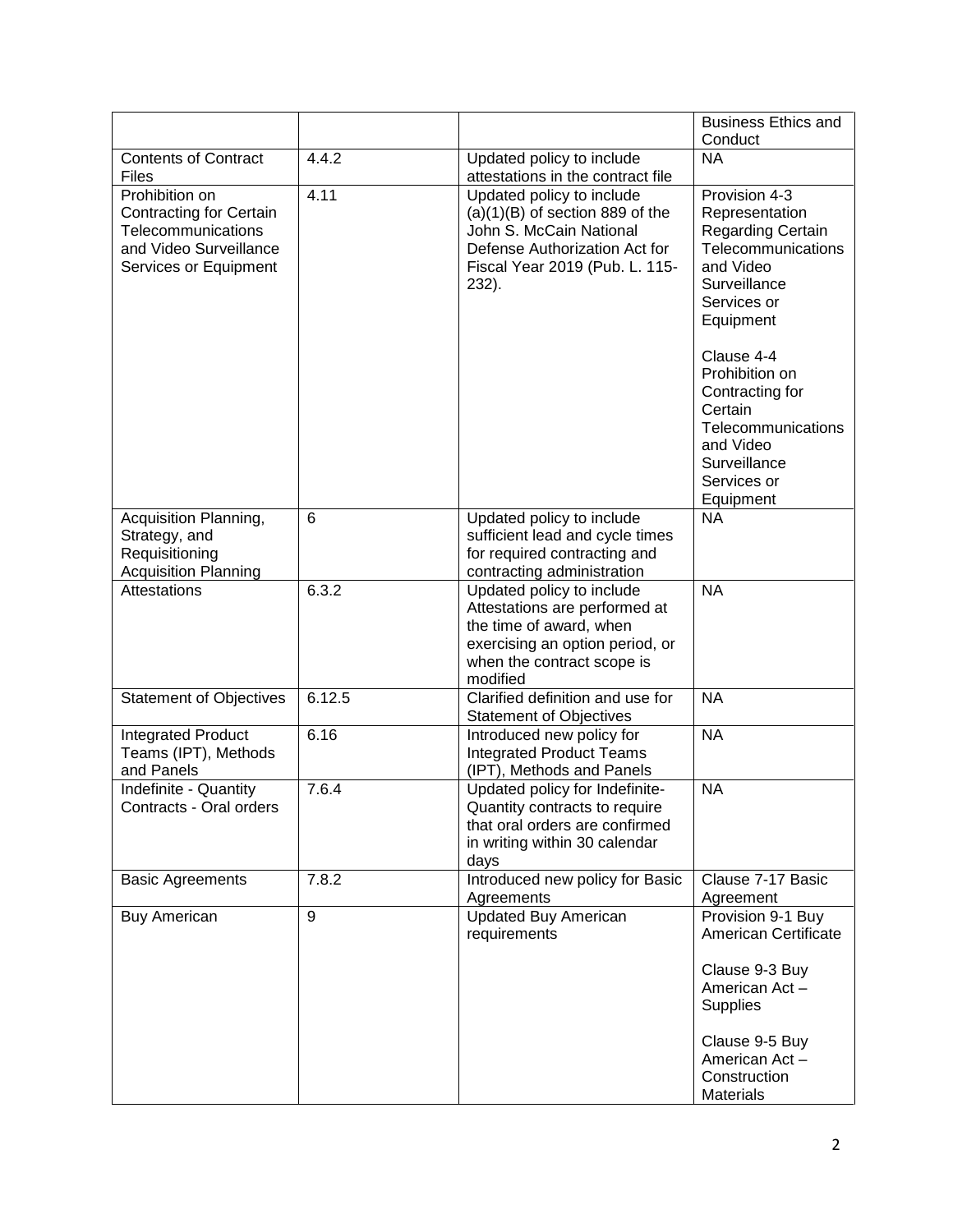|                                                                                |           |                                                                                                                                                | Provision 9-7 Buy<br>American Act Notice<br>Clause 9-46<br>Required Use of<br>American Iron,<br>Steel, and Other<br>Manufactured<br>Goods - Buy<br>American Act-<br>Construction<br><b>Materials</b>          |
|--------------------------------------------------------------------------------|-----------|------------------------------------------------------------------------------------------------------------------------------------------------|---------------------------------------------------------------------------------------------------------------------------------------------------------------------------------------------------------------|
|                                                                                |           |                                                                                                                                                | Provision 9-47<br>Notice of Required<br>Use of American<br>Iron, Steel, and<br><b>Other Manufactured</b><br>Goods - Buy<br>American Act-<br>Construction<br><b>Materials</b>                                  |
|                                                                                |           |                                                                                                                                                | Clause 9-48<br>Required Use of<br>American Iron,<br>Steel, and Other<br>Manufactured<br>Goods - Buy<br>American Act-<br>Construction<br><b>Materials Under</b><br><b>Trade Agreements</b>                     |
|                                                                                |           |                                                                                                                                                | Provision 9-49<br>Notice of Required<br>Use of American<br>Iron, Steel, and<br><b>Other Manufactured</b><br>Goods - Buy<br>American Act-<br>Construction<br><b>Materials Under</b><br><b>Trade Agreements</b> |
| Solicitations - Trade Off<br>and Lowest Price<br><b>Technically Acceptable</b> | 11.13.1.1 | Clarified policy that award<br>methodology (LPTA or TO) as<br>stated in the solicitation shall<br>not be changed after receipt of<br>proposals | <b>NA</b>                                                                                                                                                                                                     |
| Analysis - Trade Off<br>and Lowest Price<br><b>Technically Acceptable</b>      | 11.13.4   | Clarified policy and streamlined<br>usage for provisions                                                                                       | Provision 11-2.1<br>Instructions to<br>Offerors - and<br>Evaluation Factors -<br><b>Lowest Price</b>                                                                                                          |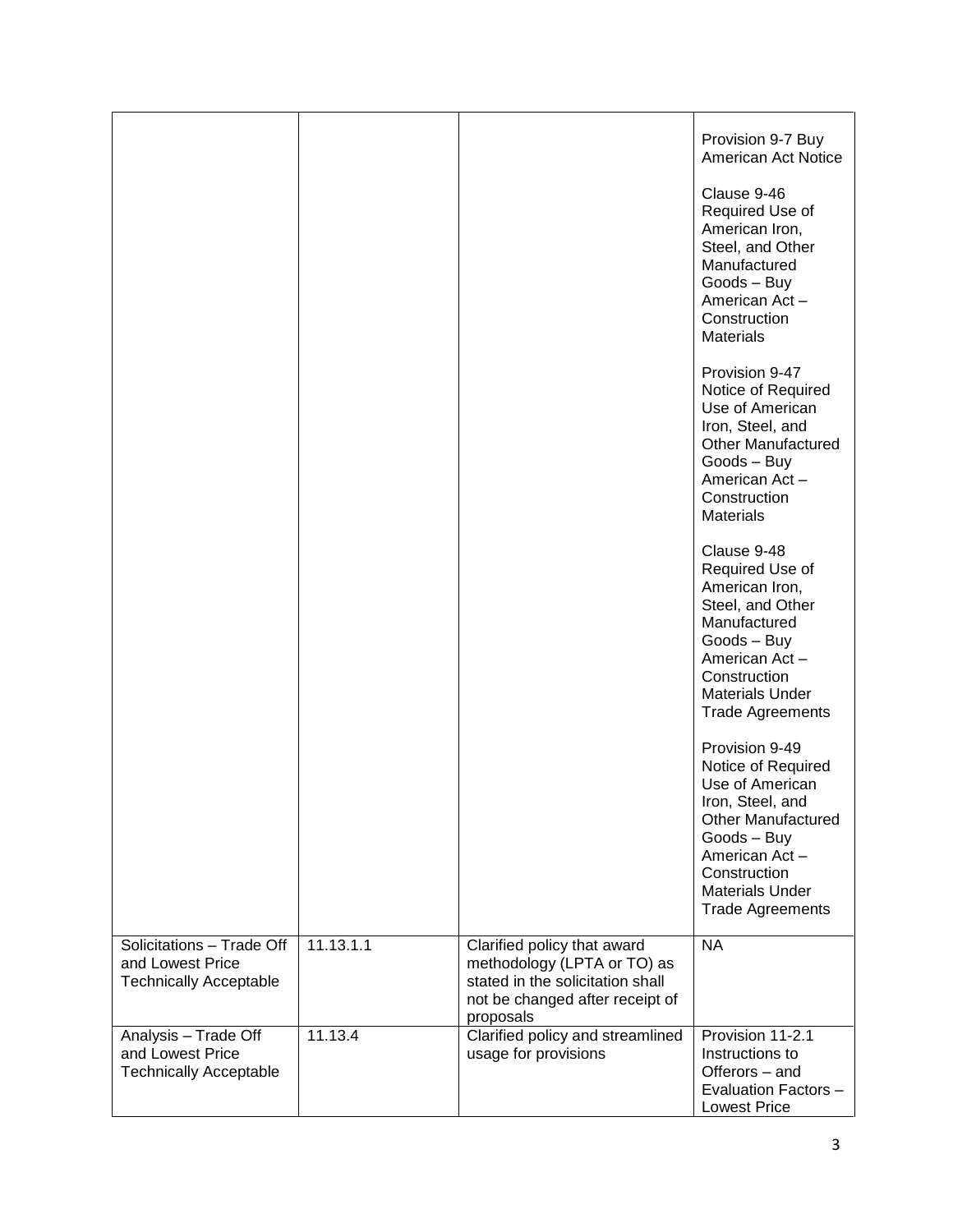|                                                     |            |                                                                                                                                                                                                                                                       | Technically<br>Acceptable                                                                                                    |
|-----------------------------------------------------|------------|-------------------------------------------------------------------------------------------------------------------------------------------------------------------------------------------------------------------------------------------------------|------------------------------------------------------------------------------------------------------------------------------|
|                                                     |            |                                                                                                                                                                                                                                                       |                                                                                                                              |
|                                                     |            |                                                                                                                                                                                                                                                       | Provision 11-2.2                                                                                                             |
|                                                     |            |                                                                                                                                                                                                                                                       | Instructions to<br>Offerors and                                                                                              |
|                                                     |            |                                                                                                                                                                                                                                                       | Evaluation Factors -                                                                                                         |
|                                                     |            |                                                                                                                                                                                                                                                       | Tradeoff                                                                                                                     |
| <b>Management Reviews</b>                           | 11.16      | <b>Updated Management Review</b><br>for Solicitation requirements                                                                                                                                                                                     | <b>NA</b>                                                                                                                    |
| Debriefings                                         | 12.8.3.1   | Clarified debriefing<br>requirements                                                                                                                                                                                                                  | <b>NA</b>                                                                                                                    |
| <b>Expired Contracts</b>                            | 14.10.4.1  | Updated policy on expired<br>contracts                                                                                                                                                                                                                | <b>NA</b>                                                                                                                    |
| <b>Indirect Rates</b>                               | 14.22.2    | Updated responsibility of<br><b>Indirect Rates</b>                                                                                                                                                                                                    | <b>NA</b>                                                                                                                    |
| Contractor Safety and<br><b>Health Requirements</b> | 15.6.4.1   | <b>Updated Contractor Safety and</b><br>Health Requirements and the<br>usage of clause                                                                                                                                                                | <b>Clause 15-13</b><br><b>Contractor Safety</b><br>and Health<br>Requirements                                                |
| Access to NERC CIP<br>Sites and Computer<br>Systems | 15.8       | Updated requirements for<br>access to NERC CIP Sites and<br><b>Computer Systems</b>                                                                                                                                                                   | <b>Clause 15-15</b><br>Screening<br>Requirements for<br>Personnel Having<br><b>Access to Bonneville</b><br><b>Facilities</b> |
| <b>FISMA</b>                                        | 15.9.3     | Updated FISMA requirement to<br>incorporate "low" categorization                                                                                                                                                                                      | Clause 15-17<br>Information<br>Assurance                                                                                     |
| <b>Homeland Security</b>                            | 15.10.1    | <b>Update Homeland Security</b><br>requirements                                                                                                                                                                                                       | <b>Clause 15-18</b><br><b>Homeland Security</b>                                                                              |
|                                                     |            | <b>Added Contractor Supply</b><br><b>Chain Security Controls</b>                                                                                                                                                                                      | <b>Clause 15-19</b><br><b>Contractor Supply</b><br><b>Chain Security</b><br>Controls                                         |
| Insurance Requirements                              | 16.4       | <b>Clarified insurance</b><br>requirements                                                                                                                                                                                                            | Clause 16-7 Work<br>on a Government<br>Installation<br>Clause 16-8<br>Minimum Insurance                                      |
| Transfer of Information                             | 17.6.1.2.1 |                                                                                                                                                                                                                                                       | Coverage<br><b>NA</b>                                                                                                        |
| Data and Technology                                 |            | Updated policy to incorporate<br>the transfer of Bonneville<br>information, data or technology<br>to non-U.S citizens must be<br>approved by the Bonneville<br>Office of Personnel and<br>Information Security pursuant<br>to Bonneville Policy 430-1 |                                                                                                                              |
| Terminations                                        | 20.1       | Re-emphasized coordination<br>with OGC for contract<br>terminations                                                                                                                                                                                   | <b>NA</b>                                                                                                                    |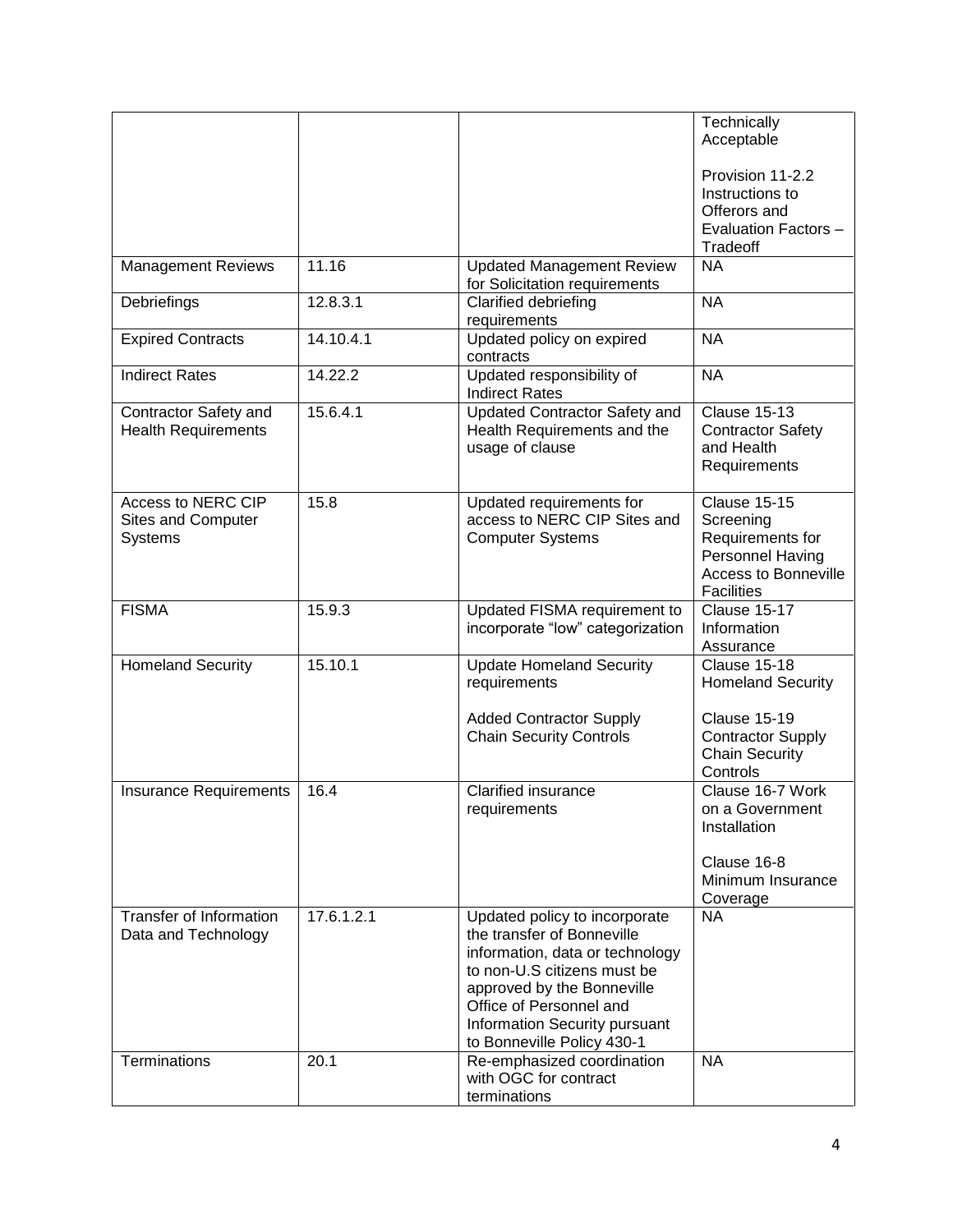| <b>Field Contract</b>  | 24.5.25 | Updated policy for Field      | Clause 24-25 Field                            |
|------------------------|---------|-------------------------------|-----------------------------------------------|
| Modifications          |         | <b>Contract Modifications</b> | Contract                                      |
|                        |         |                               | Modification                                  |
| Provisions and Clauses |         |                               | <b>Revised Clauses &amp;</b>                  |
|                        |         |                               | <b>Provisions:</b>                            |
|                        |         |                               |                                               |
|                        |         |                               | Provision 4-3                                 |
|                        |         |                               | Representation                                |
|                        |         |                               | Regarding Certain<br>Telecommunications       |
|                        |         |                               | and Video                                     |
|                        |         |                               | Surveillance                                  |
|                        |         |                               | Services or                                   |
|                        |         |                               | Equipment                                     |
|                        |         |                               |                                               |
|                        |         |                               | Clause 4-4                                    |
|                        |         |                               | Prohibition on                                |
|                        |         |                               | Contracting for                               |
|                        |         |                               | Certain                                       |
|                        |         |                               | Telecommunications                            |
|                        |         |                               | and Video<br>Surveillance                     |
|                        |         |                               | Services or                                   |
|                        |         |                               | Equipment                                     |
|                        |         |                               |                                               |
|                        |         |                               | Provision 9-1 Buy                             |
|                        |         |                               | American Certificate                          |
|                        |         |                               |                                               |
|                        |         |                               | Clause 9-3 Buy                                |
|                        |         |                               | American Act-                                 |
|                        |         |                               | <b>Supplies</b>                               |
|                        |         |                               | Clause 9-5 Buy                                |
|                        |         |                               | American Act-                                 |
|                        |         |                               | Construction                                  |
|                        |         |                               | <b>Materials</b>                              |
|                        |         |                               |                                               |
|                        |         |                               | Provision 9-7 Buy                             |
|                        |         |                               | American Act Notice                           |
|                        |         |                               |                                               |
|                        |         |                               | Clause 9-46                                   |
|                        |         |                               | Required Use of<br>American Iron,             |
|                        |         |                               | Steel, and Other                              |
|                        |         |                               | Manufactured                                  |
|                        |         |                               | Goods - Buy                                   |
|                        |         |                               | American Act-                                 |
|                        |         |                               | Construction                                  |
|                        |         |                               | <b>Materials</b>                              |
|                        |         |                               |                                               |
|                        |         |                               | Provision 9-47                                |
|                        |         |                               | Notice of Required                            |
|                        |         |                               | Use of American                               |
|                        |         |                               | Iron, Steel, and<br><b>Other Manufactured</b> |
|                        |         |                               | Goods - Buy                                   |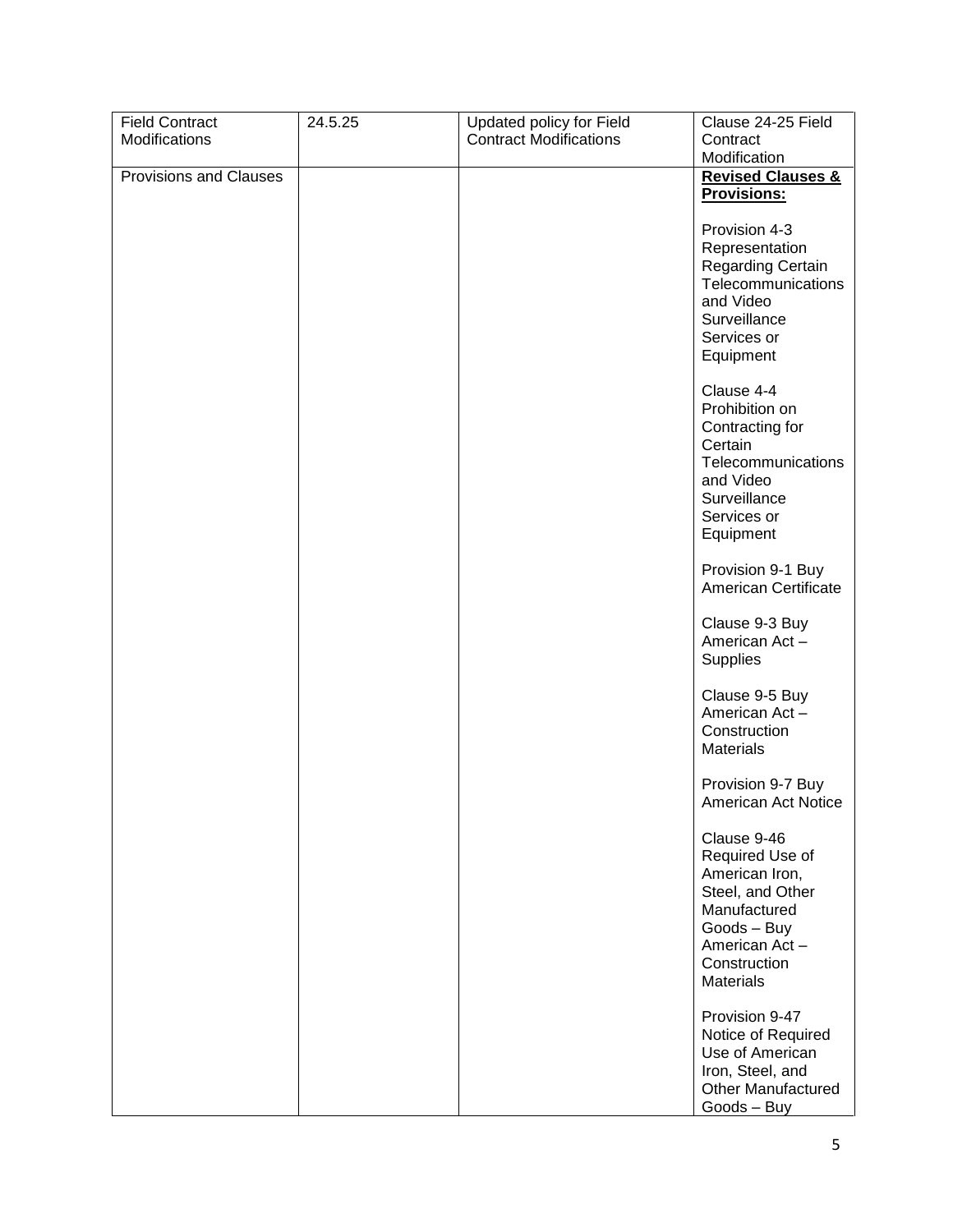|  | American Act-<br>Construction<br><b>Materials</b>                                                                                                                                                             |
|--|---------------------------------------------------------------------------------------------------------------------------------------------------------------------------------------------------------------|
|  | Clause 9-48<br>Required Use of<br>American Iron,<br>Steel, and Other<br>Manufactured<br>Goods - Buy<br>American Act-<br>Construction<br><b>Materials Under</b><br><b>Trade Agreements</b>                     |
|  | Provision 9-49<br>Notice of Required<br>Use of American<br>Iron, Steel, and<br><b>Other Manufactured</b><br>Goods - Buy<br>American Act-<br>Construction<br><b>Materials Under</b><br><b>Trade Agreements</b> |
|  | Clause 10-28<br>Minimum Wage for<br><b>Federal Contracts</b>                                                                                                                                                  |
|  | Provision 11-2.1<br>Instructions to<br>Offerors - and<br>Evaluation Factors -<br><b>Lowest Price</b><br>Technically<br>Acceptable                                                                             |
|  | Provision 11-2.2<br>Instructions to<br>Offerors and<br>Evaluation Factors -<br>Tradeoff                                                                                                                       |
|  | Clause 11-7<br>Subcontracting with<br>Debarred or<br><b>Suspended Entities</b>                                                                                                                                |
|  | <b>Clause 11-14</b><br><b>Equipment Lease</b><br>Payments                                                                                                                                                     |
|  | <b>Clause 15-13</b><br><b>Contractor Safety</b>                                                                                                                                                               |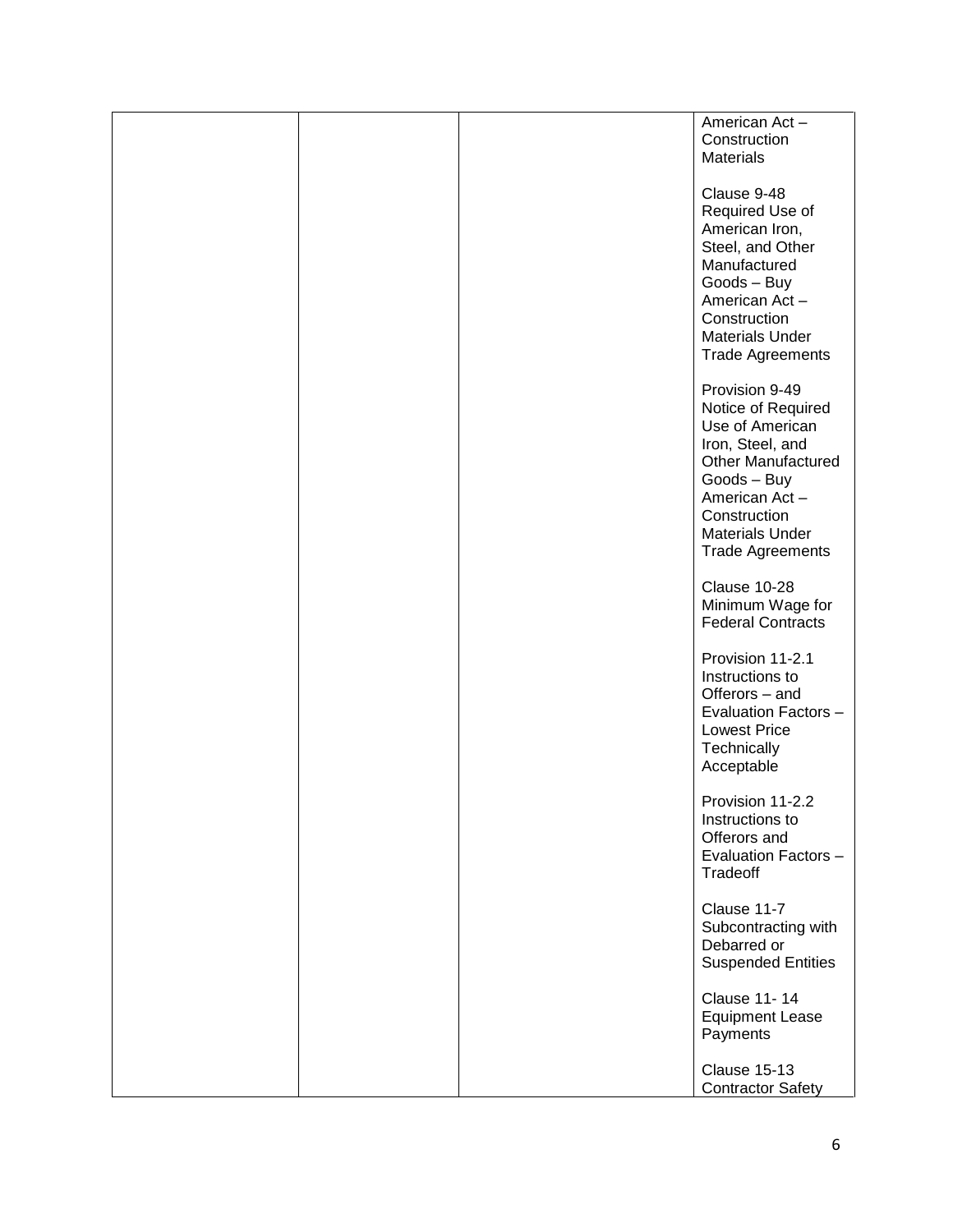|  | and Health<br>Requirements                                                                                     |
|--|----------------------------------------------------------------------------------------------------------------|
|  | <b>Clause 15-15</b><br>Screening<br>Requirements for<br>Personnel Having<br>Access to Bonneville<br>Facilities |
|  | <b>Clause 15-17</b><br>Information<br>Assurance                                                                |
|  | Clause 15-18<br><b>Homeland Security</b>                                                                       |
|  | Clause 16-2<br>Performance and<br>Payment Bonds-<br>Other Than<br>Construction                                 |
|  | Clause 16-7 Work<br>on a Government<br>Installation                                                            |
|  | Clause 16-8<br>Minimum Insurance<br>Coverage                                                                   |
|  | Clause 24-25 Field<br>Contract<br>Modification                                                                 |
|  | Clause 28-2<br>Schedule of Items                                                                               |
|  | Clause 28-201<br>Requirements<br>Unique to<br>Government<br>Contracts - Supplies                               |
|  | Clause 28-20.2<br>Requirements<br>Unique to<br>Government<br>Contracts - Services                              |
|  | Clause 28-23<br>Internet Protocol<br>Version 6                                                                 |
|  |                                                                                                                |